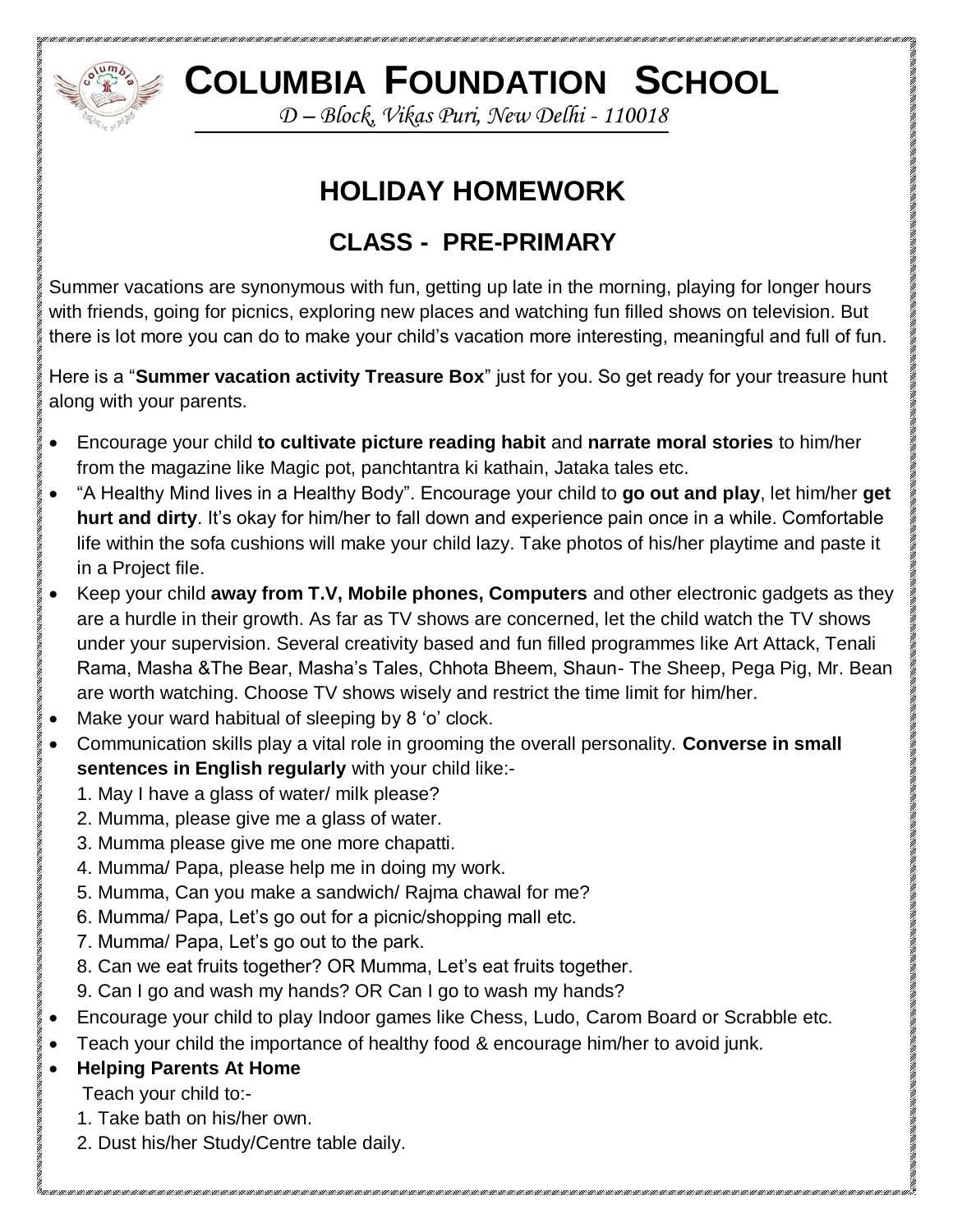- 3. Fold his/her washed clothes daily.
- 4. Keep his/her toys in their right place.
- **Fun Activity- No Doubt! Holidays are time to travel and visit new places.**

Make an attractive presentation of the following in a **Project File.**

- **1.** Paste a captivating photograph of any one of the interesting places you have visited during vacations.
	- **.** Paste a photograph of the mode of transport you have used and also mention the distance.
	- **.** Collect something nice and fascinating from the places you have visited. The child can paste real objects or the photos (e.g pebbles/ leaves/ seeds/ flowers etc.)
- **2. Be Nature Friendly:-** Click your Selfie with nature and paste it.

# If you are visiting any hill station, avoid using/ carrying mineral water bottles as plastic is cancerous

- to our health. Use natural spring water available there
- # In the same manner make your child aware of the disadvantages of packed food.
- # Avoid using packed food as it contains preservatives.
- # Don't litter here and there.
- # Avoid using plastic bags.
- **3. Be Loving & Caring towards Animals:-** Adopt an animal (e.g dog/ cat/ fish/ rabbit/ bird etc.). Capture a photograph with it and paste it.

**\* Kindly use A-4 size sheets for this Project File**

 **Movie Time**: - Enjoy any of the following movies with your child's favourite snacks and healthy drink.

**Ugly Dolls, Incredible 2, Despicable Me 3, Avengers: Endgame etc.**

**English/Hindi Recitation Competition:-** Prepare your child for English / Hindi Rhyme competition which will be held after summer vacations. He/ She must use props and do actions. **Written Practice Work**

Maths Book (Totsmart Maths Wizard):-

Do page 9,15,16,17,18,21,22,23,24,25,26,27,28,29

EVS Book (Observe and explore) :-

Do page 11,20,21,26,32,35,37

English Book (Create Words):-

Do page 54,55,56,57,58,59,60,61,62,63,64,65

 Look into the eyes of your little one and thank God for giving you one- wonderful gift. In a few years from now, they will be soaring into greater heights. As parents, it is important to invest your time with them now.

Wish you a marvelous vacation.

 **Summer break will be from 15th May, 2019 to 30th June, 2019. The school will re-open on 1st July, 2019.**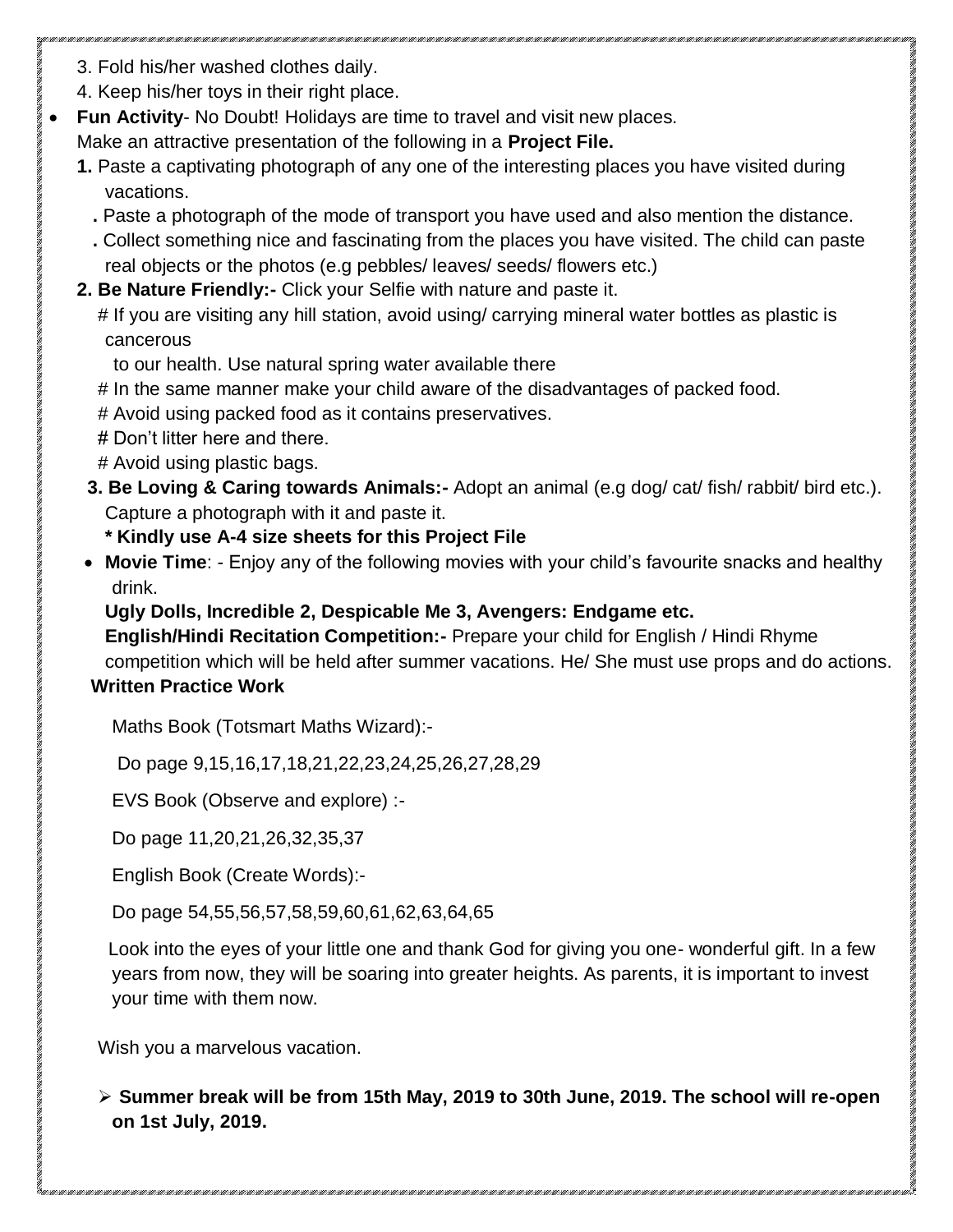The connect formation of cursive letters<br>is as follows: $a \overrightarrow{\theta}$   $\pi$  $a^{\iota}$  $\Lambda$  $\chi_{\downarrow}$  $\int \mathcal{V} \, d$  $\mathcal{Y}$  $l_{\mathcal{V}}$  $r$  of  $\chi$  $n_{\sim}$  $\overline{\mathscr{L}}$  $\overline{S}$  $\mathcal{F}_{\mathcal{P}}$  $\overline{2}$  $\mathcal{L}_{\bullet}$  $\bm{\mathcal{A}}$  $\mathcal{L}% _{0}=\mathcal{L}_{0}=\mathcal{L}_{0}=\mathcal{L}_{0}=\mathcal{L}_{0}=\mathcal{L}_{0}=\mathcal{L}_{0}=\mathcal{L}_{0}=\mathcal{L}_{0}=\mathcal{L}_{0}=\mathcal{L}_{0}=\mathcal{L}_{0}=\mathcal{L}_{0}=\mathcal{L}_{0}=\mathcal{L}_{0}=\mathcal{L}_{0}=\mathcal{L}_{0}=\mathcal{L}_{0}=\mathcal{L}_{0}=\mathcal{L}_{0}=\mathcal{L}_{0}=\mathcal{L}_{0}=\mathcal{L}_{0}=\mathcal{L}_{0}=\mathcal{L}_{0}=\mathcal{L}_{0}=\mathcal{L}_{0}=\math$  $\Omega$  $\vec{\epsilon}$  $\vec{\varsigma}$  $\mathbf{L}$  $11$  $J_{\mathcal{P}}$  $\mathcal{F}_{\mathcal{J}}$  $\frac{1}{2}$  $-\alpha$  $\bm{\tau}$ 

TERM CHARLER CHARLER CHARLER CHARLER CHARLER CHARLER CHARLER CHARLER CHARLER CHARLER CHARLER CHARLER CHARLER CHARLER CHARLER CHARLER